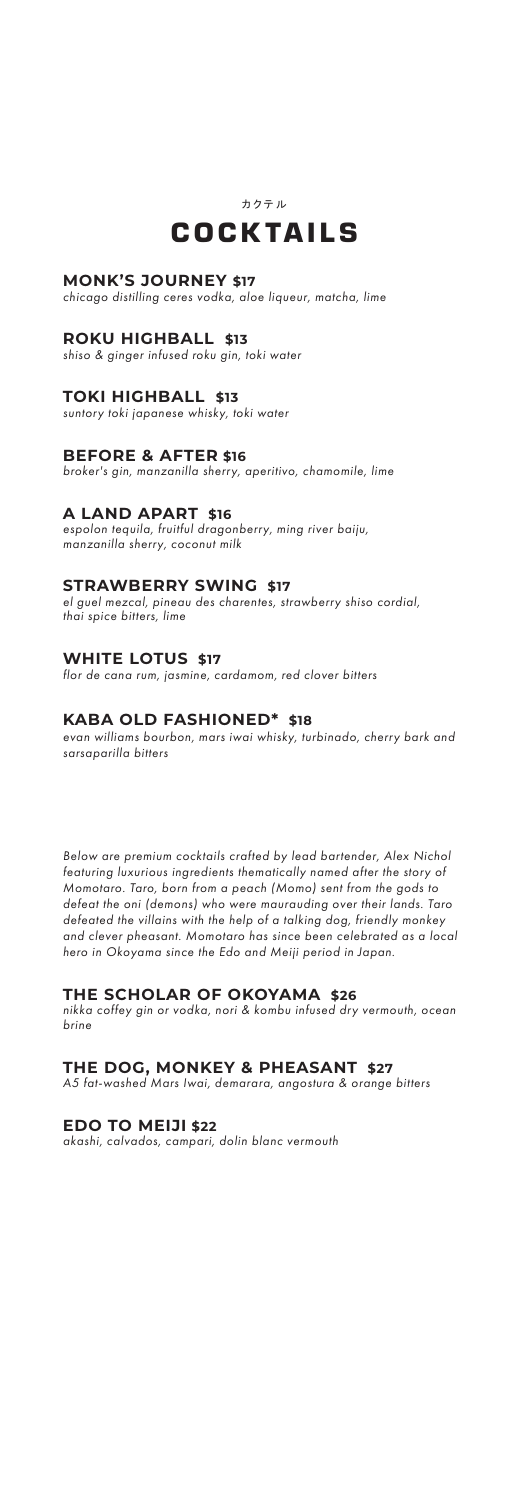# グラスに注ぎます BY THE GLASS

## 酒 **SAKE**

| \$14<br><b>DRY MOUNTAIN</b><br>fuji, yamagata<br><b>JUNMAI:</b><br><b>ITAMI ONIGOROSHI</b> served hot<br>\$13<br>500mL kettle \$52<br>konishi, itami<br><b>KARAKUCHI PREMIUM DRY</b><br>\$16<br>sohomare, kanto<br><b>MIRROR OF TRUTH</b><br>\$16<br>nakao, hiroshima<br>JUNMAI GINJO:<br><b>BLACK DRAGON</b><br>\$17<br>kokuryu, chubu<br><b>NAKAO'S SECRET</b><br>\$16<br>nakao, hiroshima<br><b>BRIDE OF THE FOX</b><br>\$18<br>kanbara, niigata<br><b>JUNMAI DAIGINJO:</b><br><b>HEAVEN &amp; EARTH</b><br>\$18<br>ten to chi, niigata |
|--------------------------------------------------------------------------------------------------------------------------------------------------------------------------------------------------------------------------------------------------------------------------------------------------------------------------------------------------------------------------------------------------------------------------------------------------------------------------------------------------------------------------------------------|
|                                                                                                                                                                                                                                                                                                                                                                                                                                                                                                                                            |
|                                                                                                                                                                                                                                                                                                                                                                                                                                                                                                                                            |
|                                                                                                                                                                                                                                                                                                                                                                                                                                                                                                                                            |
|                                                                                                                                                                                                                                                                                                                                                                                                                                                                                                                                            |
|                                                                                                                                                                                                                                                                                                                                                                                                                                                                                                                                            |
|                                                                                                                                                                                                                                                                                                                                                                                                                                                                                                                                            |
|                                                                                                                                                                                                                                                                                                                                                                                                                                                                                                                                            |
|                                                                                                                                                                                                                                                                                                                                                                                                                                                                                                                                            |
|                                                                                                                                                                                                                                                                                                                                                                                                                                                                                                                                            |
|                                                                                                                                                                                                                                                                                                                                                                                                                                                                                                                                            |
|                                                                                                                                                                                                                                                                                                                                                                                                                                                                                                                                            |
| THE ONE WITH THE CLOCKS<br>\$20<br>nakao, hiroshima                                                                                                                                                                                                                                                                                                                                                                                                                                                                                        |
| <b>DEMON SLAYER</b> onikoroshi<br>\$19<br>wakatake, shizuoka                                                                                                                                                                                                                                                                                                                                                                                                                                                                               |
| <b>PEARLS OF SIMPLICITY</b><br>\$21<br>konteki, kyoto                                                                                                                                                                                                                                                                                                                                                                                                                                                                                      |
| <b>UMESHU:</b>                                                                                                                                                                                                                                                                                                                                                                                                                                                                                                                             |
| KIUCHI white ale with pickled plum<br>\$16<br>kiuchi, ibaraki                                                                                                                                                                                                                                                                                                                                                                                                                                                                              |
| NIGORI:                                                                                                                                                                                                                                                                                                                                                                                                                                                                                                                                    |
| \$16<br>THE BLUE ONE junmai nigori<br>nakao, hiroshima                                                                                                                                                                                                                                                                                                                                                                                                                                                                                     |
| DREAMY CLOUDS tokubetsu junmai nigori<br>\$17<br>rihaku, shimane                                                                                                                                                                                                                                                                                                                                                                                                                                                                           |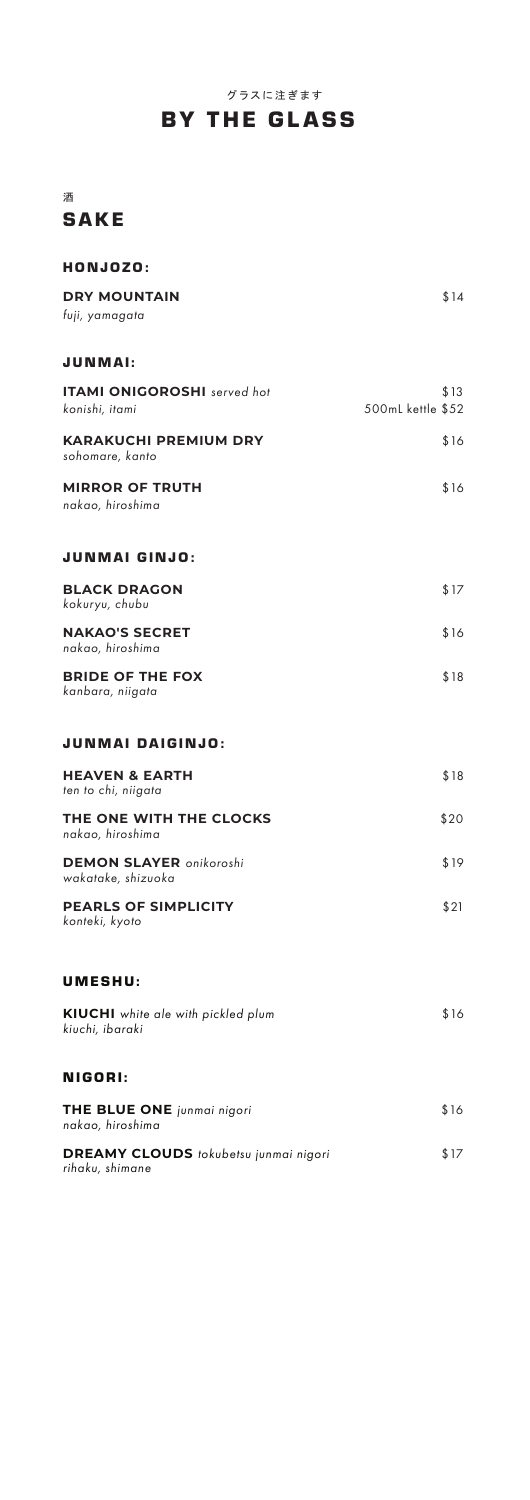# グラスワイン

# WINE

## SPARKLING

| FORCHIR PROSECCO glera, nv<br>(veneto, italy)                                       | \$13 |
|-------------------------------------------------------------------------------------|------|
| <b>PORTELL ROSAT BRUT trepat</b><br>(catalonia, spain)                              | \$14 |
| <b>CANARD-DUCHÊNE</b> 'brut authentic', nv<br>(champagne, france)                   | \$28 |
| WHITE                                                                               |      |
| <b>COLTERENZIO 'CORA'</b> pinot bianco<br>(alto adige, italy)                       | \$16 |
| <b>OTTO'S CONSTANT DREAM sauvignon blanc</b><br>(marlborough, new zealand)          | \$16 |
| <b>MAX FERDINAND RICHTER</b> dry riesling<br>(mosel, germany)                       | \$16 |
| HENRI BAILLY sauvignon blanc<br>(sancerre, france)                                  | \$21 |
| <b>GOBELSBURG</b> gruner veltliner<br>(kamptal, austria)                            | \$16 |
| <b>ALEXAKIS</b> assyrtiko<br>(crete, greece)                                        | \$14 |
| <b>DOMANE MURE 'STEINSTUCK' sylvaner</b><br>(alsace, france)                        | \$17 |
| <b>BRACK MOUNTAIN WINE CO.</b> 'barrique' chardonnay<br>(sonoma county, california) | \$19 |
| ROSÉ                                                                                |      |
| FINCA NUEVA ROSADO tempranillo, garnacha<br>(rioja, spain)                          | \$13 |
| RED                                                                                 |      |
| <b>SEAN MINOR</b> pinot noir<br>(central coast, california)                         | \$19 |
| <b>MARY TAYLOR</b> gamay<br>(beaujolais villages)                                   | \$16 |
| <b>ERICH SATTLER</b> st laurent<br>(burgenland, austria)                            | \$15 |
| <b>THYMIOPOULOS</b> xinomavro<br>(nauossa, greece)                                  | \$15 |
| THE CRITIC cabernet sauvignon<br>(napa valley, california)                          | \$20 |
| <b>GRIFALCO DEL VULTURE</b> aglianico<br>(basilicata, italy)                        | \$16 |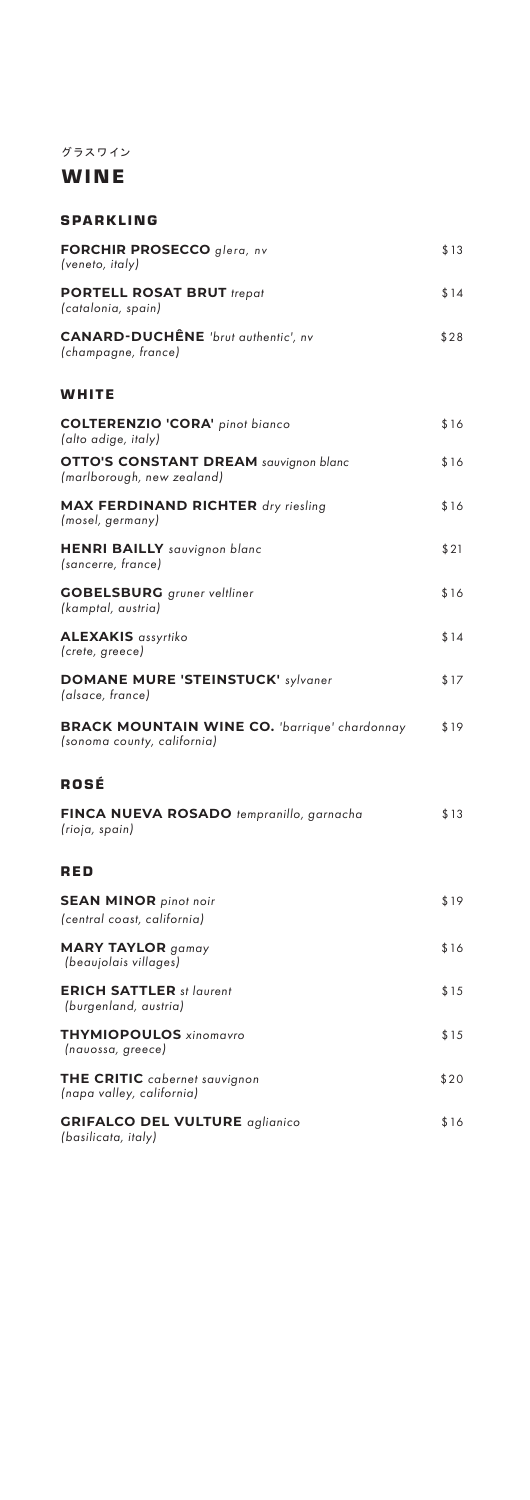# ピール<br>BEER

| <b>ASAHI SUPERDRY</b><br>12oz can, 5.2%<br>pale lager, japan                                                                                                                                         | \$8  |
|------------------------------------------------------------------------------------------------------------------------------------------------------------------------------------------------------|------|
| <b>SAPPORO</b><br>12oz can, 4.9%<br>rice lager, japan                                                                                                                                                | \$8  |
| <b>HOPEWELL 'CLOVER CLUB' SOUR ALE</b><br>12oz can, 5.5%<br>sour ale with raspberries and a blend of 5 botanicals, chicago, il<br>(limited release brewed in collab with the Whistler and Letherbee) | \$13 |
| <b>MARZ 'RUBY'S TEARS' GOSE</b><br>$12$ oz can $5.1\%$<br>gose with kazbek hops, hibiscus, lime and salt, chicago, il                                                                                | \$12 |
| 21ST AMENDMENT 'HELL OR HIGH WATERMELON'<br>12oz can, 4.9%<br>wheat beer with watermelon and magnum hops, san francisco, ca                                                                          | \$8  |
| <b>YO-HO SORRY UMAMI IPA</b><br>350mL can, 6.4%<br>imperial india pale ale with bonito, nagano japan                                                                                                 | \$14 |
| <b>HOPEWELL 'LIGHTBEAM' HAZY IPA</b><br>16oz can, 6.3%<br>india pale ale with mouteuka, azzaca and mosaic hops, chicago, il                                                                          | \$16 |
| <b>VIRTUE PEAR CIDER</b><br>12oz can, 5.0%<br>farmhouse cider with Michigan pears, fennville, mi                                                                                                     | \$12 |
| <b>HITACHINO NEST GINGER NON ALE</b><br>11.3oz bottle<br>non alcoholic ale with ginger and yuzu, naka, japan                                                                                         | \$15 |

# SPIRIT-FREE

| <b>FORBIDDEN MURASAKI</b><br>ube, coconut milk, chai, demarara, lemon                                  | \$10 |
|--------------------------------------------------------------------------------------------------------|------|
| <b>MIYOTA PRECISION</b><br>sakura blossom tea, sumac, lime, tonic                                      | \$12 |
| <b>WILD BLOSSOM</b><br>hibiscus, osmanthus petals, lemon, toki water                                   | \$13 |
| <b>BLACK ROSE</b><br>genmaicha tea, black sesame, orange, szechuan & sansho pepper<br>rose water, yuzu | \$13 |
| <b>SHISO LEMONADE</b><br>shiso cordial, fresh-squeezed lemon                                           | \$7  |
| <b>GINGER BEER</b><br>house made, ginger, lime                                                         | \$6  |

茶 T E A

| <b>CHAMOMILE MEDLEY</b>      | \$8 |
|------------------------------|-----|
| <b>WHITE PEONY</b>           | \$9 |
| <b>SENCHA</b>                | \$9 |
| <b>BANCHA</b>                | \$9 |
| <b>BLACK CITRON ICED TEA</b> | \$5 |

# WATER & SODA

| <b>SAN PELLEGRINO or ACQUA PANNA (1L)</b> | \$8 |
|-------------------------------------------|-----|
| COKE, DIET COKE, SPRITE, GINGER ALE       | \$4 |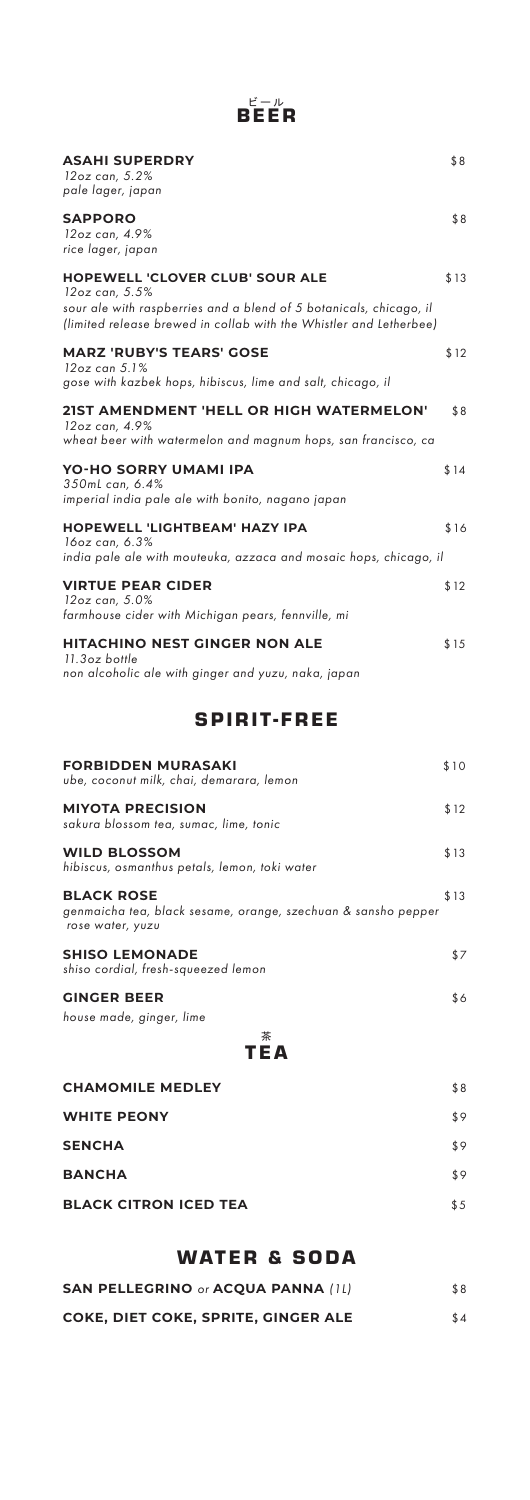# **BOTTLE LIST**

ボトル一覧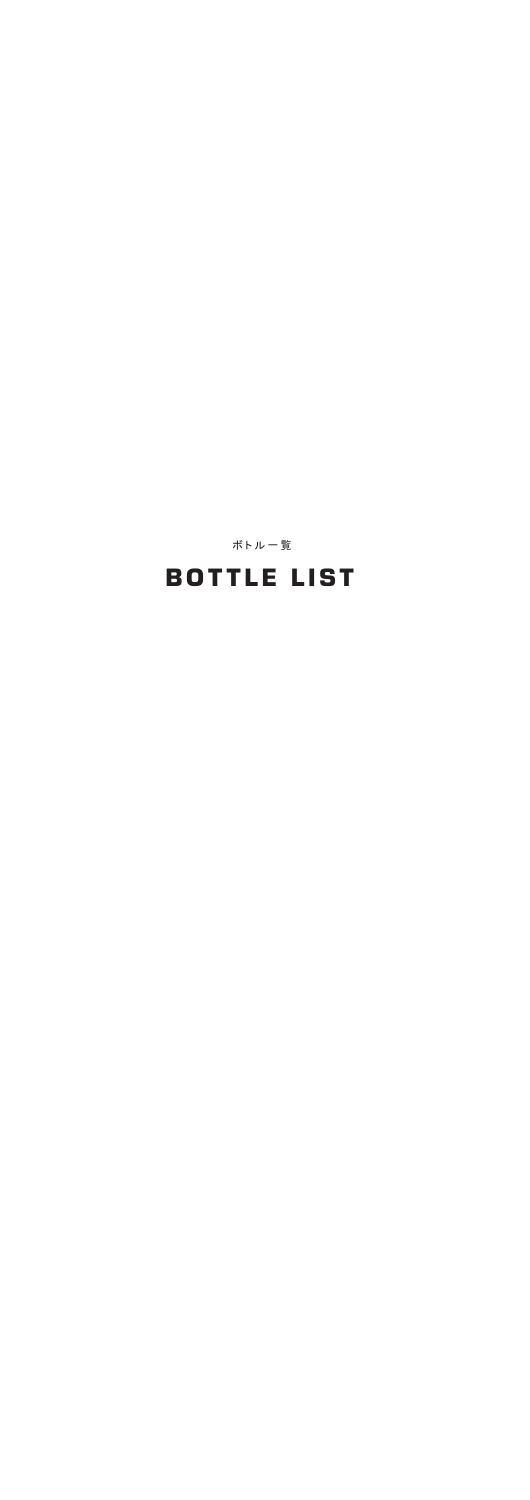| <b>SAKE</b>                                                                            |                  |
|----------------------------------------------------------------------------------------|------------------|
| HONJOZO:                                                                               |                  |
| MUKANSA SUPER-DRY<br>honjozo 720mL<br>ichinokura, miyagi                               | \$80             |
| <b>DRY MOUNTAIN</b><br>honjozo 1.8L<br>fuji, yamagata                                  | \$175            |
| KIMOTO/YAMAHAI:                                                                        |                  |
| SNOWFLAKE<br>kimoto junmai 720mL<br>dewanoyuki, yamagata                               | \$80             |
| <b>TUXEDO</b><br>kimoto junmai daiginjo 720mL<br>sohomare, tochigi                     | \$195            |
| <b>JUNMAI:</b>                                                                         |                  |
| <b>KARAKUCHI PREMIUM DRY</b><br>junmai 720mL/1.8L<br>sohomare, kanto                   | \$85/\$190       |
| <b>NOBLE ARROW</b><br>tokubetsu junmai 720mL<br>taka, yamaguchi                        | \$115            |
| <b>MIRROR OF TRUTH</b><br>junmai 1.8L<br>nakao, hiroshima                              | \$200            |
| NIGORI:                                                                                |                  |
| SNOWY VILLAGE<br>junmai ginjo sasanigori 300m <mark>L</mark><br>.<br>shirakawago, gifu | \$50             |
| <b>DREAMY CLOUDS</b><br>tokubetsu junmai nigori 300mL/720mL/1.8L<br>rihaku, shimane    | \$46/\$110/\$275 |
| <b>ROAD TO OSAKA</b><br>tokubetsu junmai nigori 720mL<br>daimon, osaka                 | \$100            |
| <b>SNOW WHITE</b><br>ginjo nigori 720<br>nagurayama, fukushima                         | \$110            |
| <b>THE BLUE ONE</b><br>junmai nigori 1.8L<br>nakao, hiroshima                          | \$230            |
| NAMAZAKE:                                                                              |                  |
| <b>DRUNKEN SNAPPER</b><br>ginjo nama genshu 720mL<br>narutotai, tokushima              | \$100            |
| <b>GOLD BLOSSOM</b><br>daiginjo nama 720mL<br>tedorigawa, chubu                        | \$110            |
| <b>GREEN RIDGE</b><br>ginjo nama 720mL<br>dewazakura, yamagata                         | \$115            |
| <b>SPARKLING:</b>                                                                      |                  |
| SEASIDE SPARKLING<br>sparkling junmai 500mL<br>fukucho, hiroshima                      | \$95             |
| UMESHU:                                                                                |                  |
| KIUCHI<br>umeshu 750mL<br>kiuchi, ibaraki                                              | \$95             |

酒

**SOUTHERN BEAUTY** \$145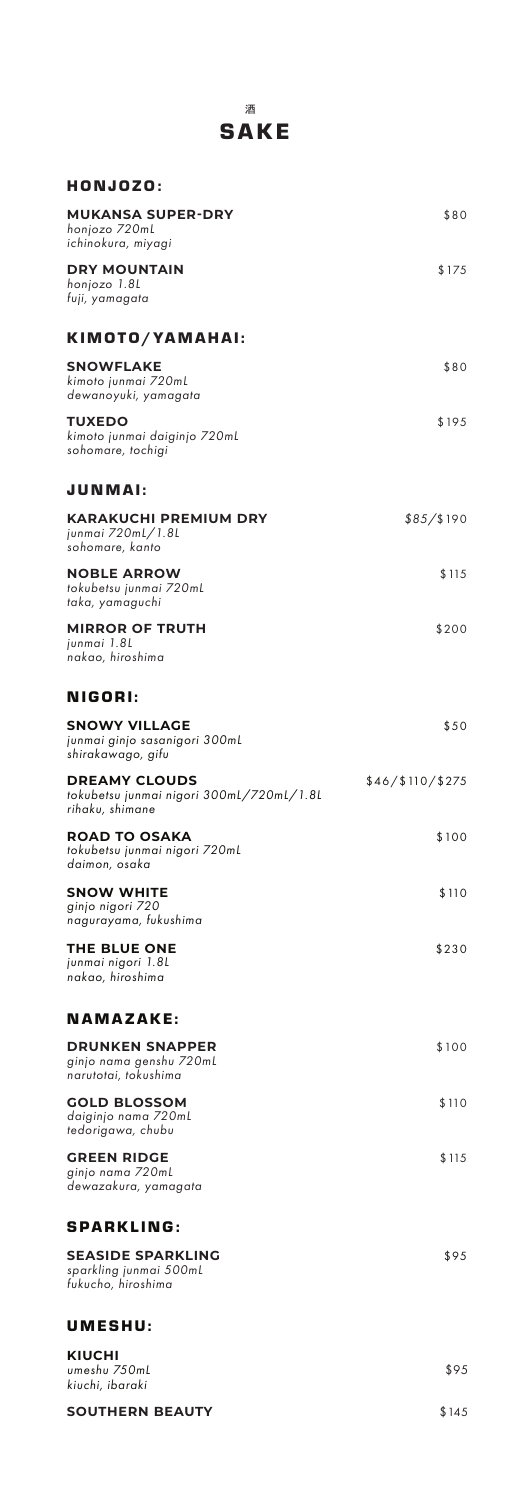| <b>JUNMAI GINJO/GINJO:</b>                                                               |                    |
|------------------------------------------------------------------------------------------|--------------------|
| <b>BULZAI</b><br>nama-chozo ginjo 300ml<br>manotsuru, niigata                            | \$60               |
| <b>MOON ON THE WATER</b><br>junmai ginjo 300mL/720 mL<br>fukucho, hiroshima              | \$55/\$135         |
| <b>RYOSHIZAKE</b><br>junmai ginjo 300mL<br>nihonkai, shimane                             | \$65               |
| <b>ODAYAKA</b><br>junmai ginjo 720ml<br>kinpou, fukushima                                | \$115              |
| <b>NAKAO'S SECRET</b><br>junmai ginjo 1.8L<br>nakao, hiroshima                           | \$255              |
| <b>BLACK DRAGON</b><br>junmai ginjo 720ml/1.8L<br>kokuryu, chubu                         | $$115$ /\$265      |
| <b>BRIDE OF THE FOX</b><br>junmai ginjo720mL/1.8L<br>kanbara, niigata                    | $$120$ /\$275      |
| JUNMAI DAIGINJO/DAIGINJO:                                                                |                    |
| <b>IMPERIAL LANDING</b><br>koshu junmai daiginjo 300mL<br>tenryo, chubu                  | \$60               |
| <b>PEARLS OF SIMPLICITY</b><br>junmai daiginjo 300mL/720mL<br>konteki, kyoto             | \$57/\$135         |
| <b>HEAVEN &amp; EARTH</b><br>junmai daiginjo 300mL<br>ten to chi, niigata                | \$65               |
| <b>DEMON SLAYER</b><br>onikoroshi junmai daiginjo 300mL/720mL/1.8L<br>wakatake, shizuoka | \$65/ \$130/ \$320 |
| <b>MIDNIGHT MOON</b><br>daiginjo 720mL<br>tsukinowa, iwate                               | \$130              |
| <b>BORN</b><br>junmai daiginjo 720mL<br>kato kichibee shoten, fukui                      | \$185              |
| <b>KURANOHANA</b><br>junmai daiginjo 720mL<br>ichinokura, miyagi                         | \$195              |
| THE SEVEN SPEARSMEN<br>junmai daiginjo 500mL<br>tomita, shiga                            | \$220              |
| <b>DIVINE DROPLETS</b> shizuku<br>junmai daiginjo 720mL<br>toko, yamagata                | \$260              |
| THE ONE WITH THE CLOCKS<br>daiginjo 1.8L<br>nakao, hiroshima                             | \$330              |
| <b>MYSTERY</b><br>junmai daiginjo genshu 720mL<br>maboroshi, hiroshima                   | \$350              |
| <b>FERRY BOAT</b><br>junmai daiginjo 720mL<br>hochu homare, ibaraki                      | \$325              |
| <b>KURAMITSU</b><br>junmai daiginjo 750mL<br>kikusui, nigata                             | \$650              |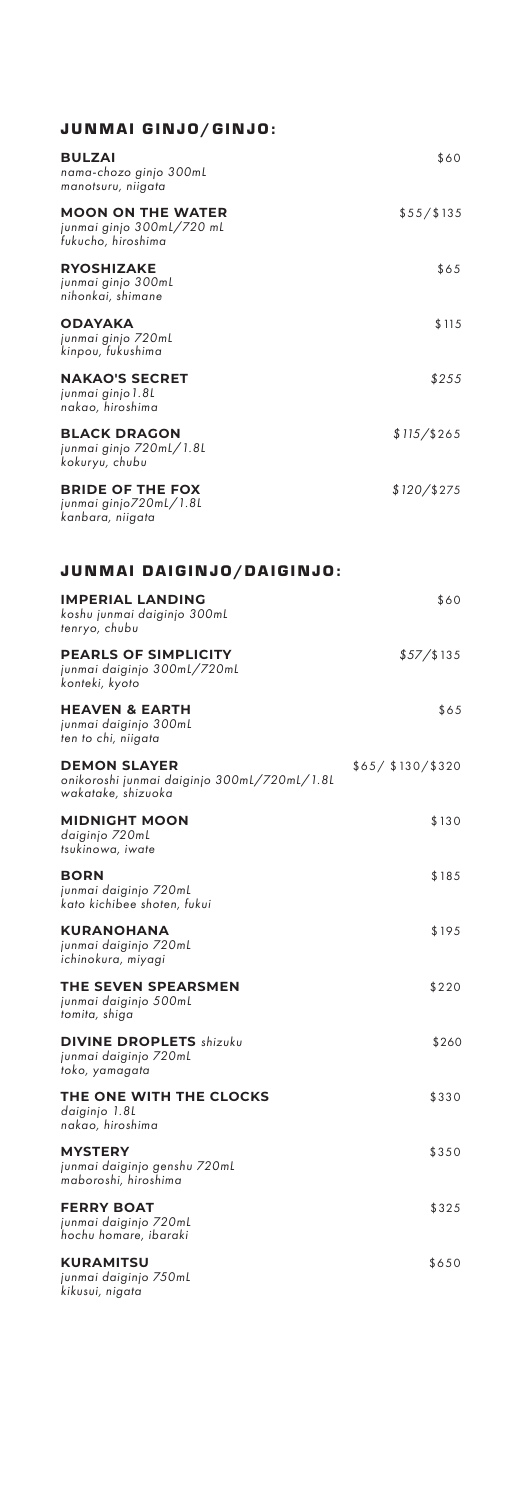#### **WINE** ワイン

## SPARKLING WINE & CHAMPAGNE

#### FRANCE

| 117 CANARD DUCHÊNE 'brut authentic' nv<br>(chardonnay/pinot noir/pinot meunier, champagne)   | \$76/\$150 |
|----------------------------------------------------------------------------------------------|------------|
| 120 DOMAINE FICHET CREMANT DE BOURGOGNE<br>(chardonnay, burgundy)                            | \$85       |
| LISE & BERTRAND 'EXILE PETILLANT' ROSE 2020 \$90<br>121<br>(gamay, vin de france)            |            |
| 118 DOMAINE HUET BRUT<br>(vouvray, loire valley)                                             | \$100      |
| 124 CHARLES ELLNER 'carte blanch' brut<br>(pinot noir, pinot meunier, chardonnay, champagne) | \$115      |
| 122 R.H. COUTIER BRUT GRAND CRU AOC nv<br>(pinot noir, chardonnay, champagne)                | \$130      |
| 126 AYALA BRUT MAJEUR nv<br>(chardonnay, pinot meunier, pinot noir, champagne)               | \$83/\$170 |
| 150 ANDRE HEUCQ ROSE 2014<br>(pinot meunier, champagne)                                      | \$170      |
| 119 PAUL BARA BRUT GRAND CRU ROSE nv<br>(pinot noir, chardonnay, champagne)                  | \$225      |
| 850 RUINART 'blanc de blancs' nv<br>(chardonnay, reims)                                      | \$240      |
| 840 <b>RUINART</b> rose nv<br>(pinot noir, chardonnay, reims)                                | \$240      |
|                                                                                              |            |
| <b>PORTUGAL</b>                                                                              |            |
| 123 MUROS ANTIGOS 2012 espumante<br>(alvarelhao, vinho verde)                                | \$90       |
| <b>ITALY</b>                                                                                 |            |
| <b>ORCHIR PROSECCO</b><br>102 $F$<br>(glera, veneto)                                         | \$52       |
| 127 BUONAMICO PARTICOLARE BRUT ROSE<br>(sangiovese, syrah, montecarlo)                       | \$65       |
| 104 LUNARIA 'RAMORO' spumante brut nature<br>(pinot grigio, abruzzo)                         | \$70       |
| <b>SPAIN</b>                                                                                 |            |
| 166 <b>LONIA</b> cava brut reserva nv<br>(macabeo, catalonia)                                | \$45       |
| 167 PORTELL ROSAT BRUT cava rose nv<br>(trepat, catalonia)                                   | \$56       |
| <b>ARMENIA</b>                                                                               |            |

#### 125 **KEUSH** *'vayots dzor' brut* \$80  *(voskehat, khatoun kharji)*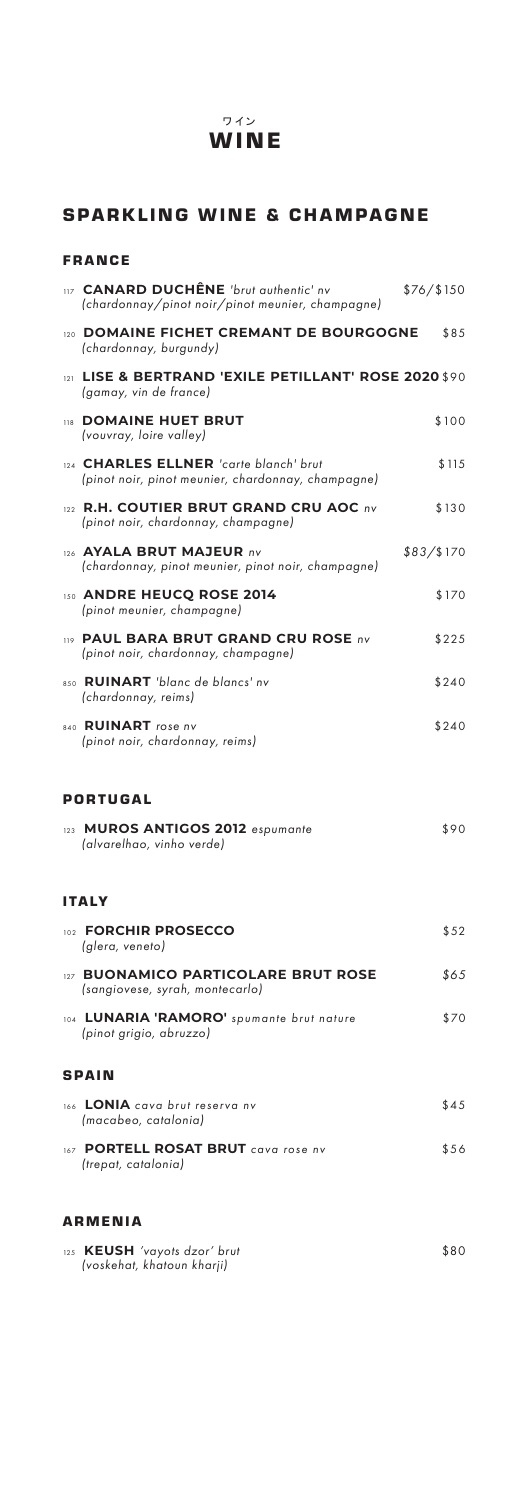# **WHITE**

| <b>FRANCE</b>                                                                |       |
|------------------------------------------------------------------------------|-------|
| <b>LOIRE VALLEY</b>                                                          |       |
| 388 HENRI BAILLY<br>(sauvignon blanc, sancerre)                              | \$84  |
| 433 DOMAINE DES BAUMARD<br>(sauvignon blanc, sancerre)                       | \$95  |
| 311 HENRI BOURGEOIS 'mont damnes'<br>(sauvignon blanc, sancerre)             | \$115 |
| <b>ALSACE</b>                                                                |       |
| 352 DOPFF AU MOULIN<br>(pinot blanc)                                         | \$55  |
| 353 DOMAINE MURE 'STEINSTUCK'<br>(sylvaner)                                  | \$68  |
| <b>RHÔNE</b>                                                                 |       |
| 351 <b>E. GUIGAL</b><br>(viognier/marsanne/roussane, cotes du rhone)         | \$55  |
| <b>BURGUNDY</b>                                                              |       |
| 347 FAMILLE PAQUET 'saint-veran les terres noires'<br>(chardonnay, burgundy) | \$80  |
| 349 THOMAS LABAILLE<br>(chardonnay, petit chablis)                           | \$85  |
| 350 DOMINIQUE CORNIN<br>(chardonnay, pouilly-fuisse)                         | \$110 |
| 342 DANIEL-ETIENNE DEFAIX 'vielles vignes'<br>(chardonnay, chablis)          | \$120 |
| <b>DOMAINE VOCORET ET FILS ler cru 'les forets'</b><br>(chardonnay, chablis) | \$155 |
| <b>DOMAINE BACHEY-LEGROS</b><br>343<br>(chardonnay, chassagne-montrachet)    | \$195 |
| <b>LANGUEDOC</b>                                                             |       |
| 401 GÉRARD BERTRAND 'picpoul de pinet'<br>(picpoul, languedoc)               | \$55  |
| <b>SPAIN &amp; PORTUGAL</b>                                                  |       |
| 425 NORTICO<br>(alvarinho, vinho verde)                                      | \$60  |
| 497 CAN SUMOI 'perfum'<br>(white blend, penendes)                            | \$63  |
| 429 ALEMANY I CORRIO 'principia mathematica'<br>(xarel-lo, penedès)          | \$70  |
| <b>BODEGAS VINATIGO</b><br>432                                               | \$110 |

 *(vijariega, tenerife)*

白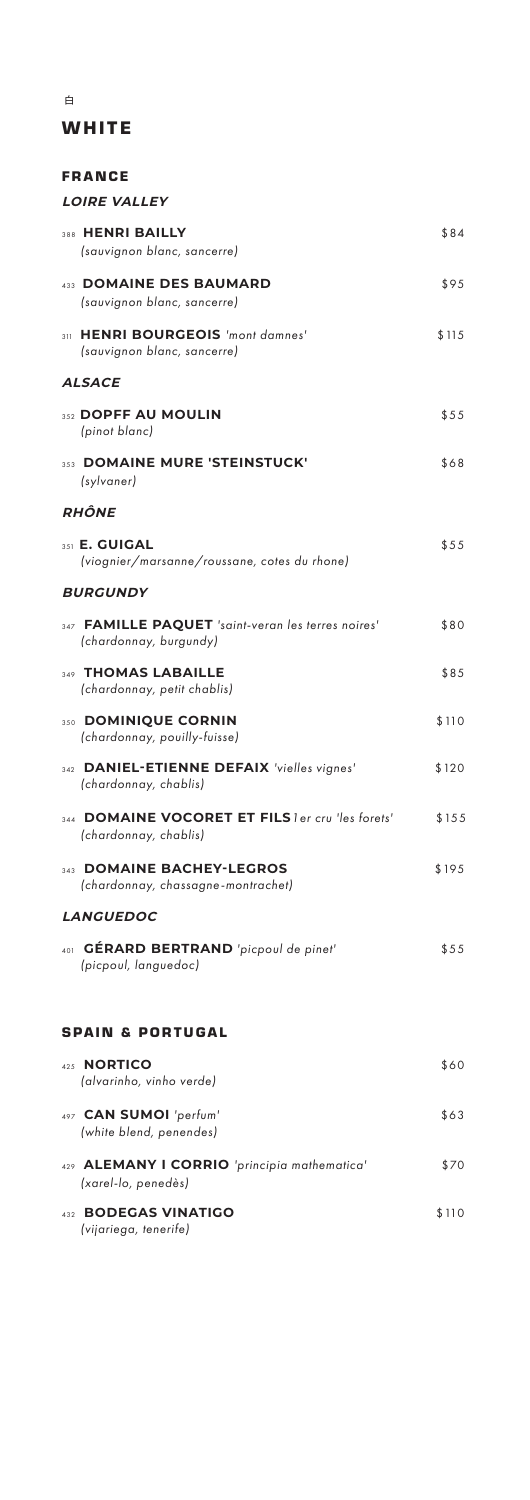# WHITE continued

#### ITALY

|     | 435 COLLESTEFANO<br>(verdicchio, marche)                                         | \$57  |
|-----|----------------------------------------------------------------------------------|-------|
| 437 | <b>BUONAMICO 'VIVI'</b><br>(vermentino, tuscany)                                 | \$70  |
|     | 434 COLTERENZIO 'CORA'<br>(pinot bianco, alto adige)                             | \$64  |
| 436 | <b>PERUSINI</b><br>(pinot grigio, friuli)                                        | \$70  |
|     | 438 BRICCO DEI GUAZZI<br>(gavi di gavi, piedmont)                                | \$75  |
|     | 447 BOLZANO<br>(kerner, alto aldige)                                             | \$80  |
|     | 448 <b>GRACI</b><br>(etna bianco, sicily)                                        | \$90  |
|     | 439 CIRELLI<br>(pecorino, colline pescaresi)                                     | \$95  |
|     | 442 AZIENDA ARGICOLA COS<br>(zibibbo, sicily)                                    | \$101 |
|     | 443 VENICA & VENICA 'ronco del cero'<br>(sauvignon blanc, fruili-venezia giulia) | \$115 |
|     | <b>GREECE</b>                                                                    |       |
|     | 462 ALEXAKIS<br>(assyrtiko, crete)                                               | \$56  |
|     | 463 SKOURAS 'SALTO WILD YEAST'<br>(moschofilero, peloponnese)                    | \$55  |
|     | 460 DOMAINE SIGALAS 'am'<br>(assyrtiko/monemvasia, santorini)                    | \$70  |
|     | 461 <b>GIANNIKOS</b> 'at sea'<br>(roditis, peloponnesse)                         | \$75  |
|     | AUSTRIA                                                                          |       |
|     | 374 GOBELSBURG<br>(grüner veltliner, kamptal)                                    | \$52  |
|     | 375 WEINGUT STADT KREMS<br>(grüner veltliner, kremstal)                          | \$60  |
|     | 490 SALOMON UNDHOF kogl<br>(riesling, niederösterreich)                          | \$70  |
|     | 376 NIKOLAIHOF 'HEFEABZUG'<br>(grüner veltliner, wachau)                         | \$85  |
| 377 | <b>BRUNDLMAYER 'LOISERBERG'</b><br>(grüner veltliner, kamptal)                   | \$100 |
|     | <b>NEW ZEALAND</b>                                                               |       |

| 303 OTTO'S CONSTANT DREAM      | \$64 |
|--------------------------------|------|
| (sauvignon blanc, marlborough) |      |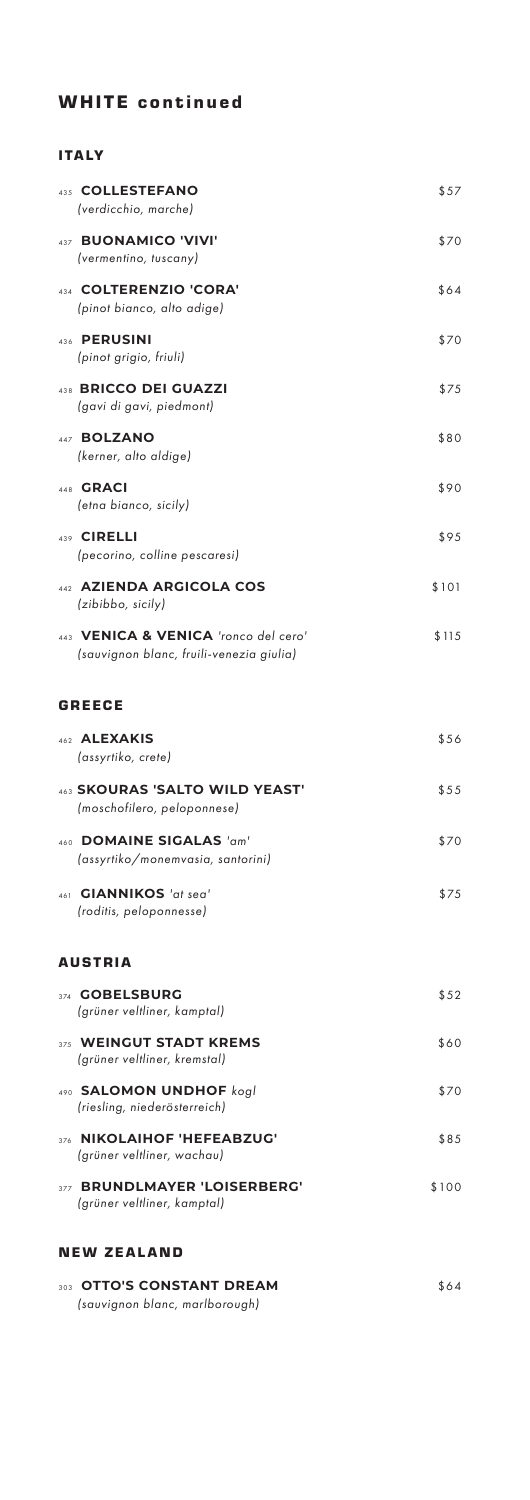#### GERMANY

| 477 MAX FERDINAND RICHTER<br>(riesling, mosel)                        | \$64  |
|-----------------------------------------------------------------------|-------|
| 418 KARTASERHAUF<br>(riesling trocken, mosel)                         | \$60  |
| 423 WEINGUT MARKUS MOLITOR klosterberg<br>(riesling, mosel)           | \$65  |
| 475 MAX FERDINAND RICHTER 2011<br>(riesling kabinett, mosel)          | \$85  |
| 478 JJ PRUM SONNENHUR<br>(riesling kabinett, mosel)                   | \$155 |
| UNITED STATES                                                         |       |
| <b>CALIFORNIA</b>                                                     |       |
| <b>DANCING CROW</b><br>451<br>(sauvignon blanc, lake county)          | \$65  |
| 333 BRACK MOUNTAIN WINE CO. 'barrique'<br>(chardonnay, sonoma county) | \$76  |
| 450 PEAY VINEYARDS 'CEP'<br>(sauvignon blanc, russian river)          | \$80  |
| 335 FLOWERS<br>(chardonnay, sonoma coast)                             | \$115 |
| 334 MATTHIASSON<br>(chardonnay, napa valley)                          | \$120 |
| 900 KISTLER 'les noisetiers'<br>(chardonnay, sonoma coast)            | \$185 |
| <b>OREGON</b>                                                         |       |

| 338 LINGUA FRANCA ESTATE       | \$130 |
|--------------------------------|-------|
| (chardonnay, eola-amity hills) |       |

ピンク

# ROSÉ

| 212 FINCA NUEVA ROSADO garnacha, tempranillio<br>(rioja, spain)     | \$52  |
|---------------------------------------------------------------------|-------|
| 209 MACANITA DOC touriga nacional<br>(douro, portugal)              | \$60  |
| 208 BIELER PERE ET FIL ROSE 'sabine'<br>(côtes de provence, france) | \$60  |
| 210 <b>IL MONTICELLO 'SERASUOLO'</b> ciliegolo<br>(iguaria, italy)  | \$65  |
| 211 <b>SCRIBE</b> pinot noir<br>(carneros, california)              | \$105 |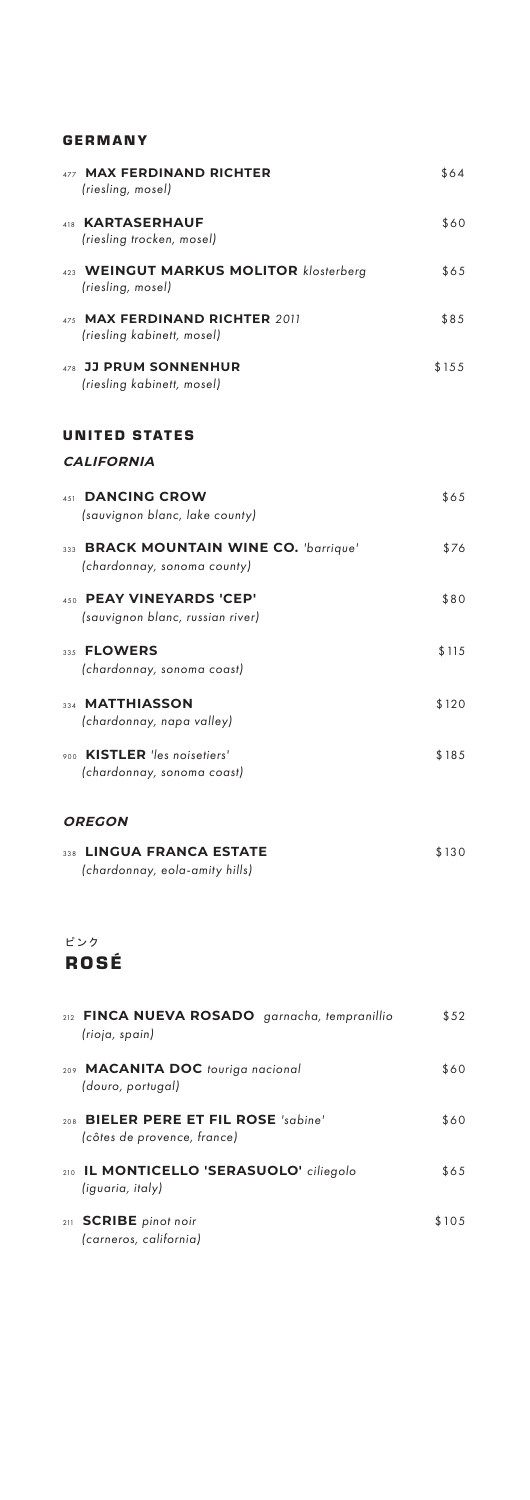# 赤 RED

#### FRANCE

#### **BURGUNDY**

|     | 550 JEAN-CLAUDE BOISSET 'les ursulines'<br>(pinot noir, bourgogne)     | \$75  |
|-----|------------------------------------------------------------------------|-------|
|     | 549 DOMAINE CHARLES AUDOIN 'les longeroies'<br>(pinot noir, marsannay) | \$120 |
|     | 553 DOMAINE GERARD JULIEN & FILS<br>(pinot noir, côtes de nuits)       | \$130 |
| 552 | DOM GERARD-MUGNERET 'vosne-romanee'<br>(pinot noir, côtes de nuits)    | \$195 |
|     | 551 PIERRE GIRARDIN 'pvg les noizons'<br>(pinot noir, pommard)         | \$250 |
|     | 556 DOMAINE JEAN TARDY & FILS<br>(pinot noir, gevrey-chambertin)       | \$320 |
|     | <b>BEAUJOLAIS</b>                                                      |       |
|     | 589 MARY TAYLOR<br>(gamay, beaujolais villages)                        | \$64  |
|     | 670 GEORGE DESCOMBES<br>(gamay, morgon)                                | \$75  |
|     | 591 ARMAND HEITZ<br>(gamay, julienas)                                  | \$85  |
|     | 555 DOMAINE PASCAL GRANGER 'les chassignols'<br>(gamay, moulin-à-vent) | \$95  |
|     | 757 GUY BRETON<br>(gamay, cote de brouilly)                            | \$110 |
|     | <b>RHÔNE</b>                                                           |       |
|     | 673 MATTHIEU BARRET 'petit ours'<br>(syrah, rhone valley)              | \$75  |
|     | 674 DOMAIN RASPAIL-AY<br>(grenache/syrah/mourvèdre, rhone valley)      | \$130 |

#### **BORDEAUX**

| 648 CHATEAU ROCHER-BONREGARD<br>(merlot/cabernet franc, pomerol)                  | \$115 |
|-----------------------------------------------------------------------------------|-------|
|                                                                                   |       |
| 641 CHÂTEAU MOULIN DE TRICOT<br>(cabernet sauvignon/merlot, haut medoc)           | \$120 |
|                                                                                   |       |
| 645 CHÂTEAU DES EYRINS 'la closerie' 2016<br>(cabernet sauvignon/merlot, margaux) | \$125 |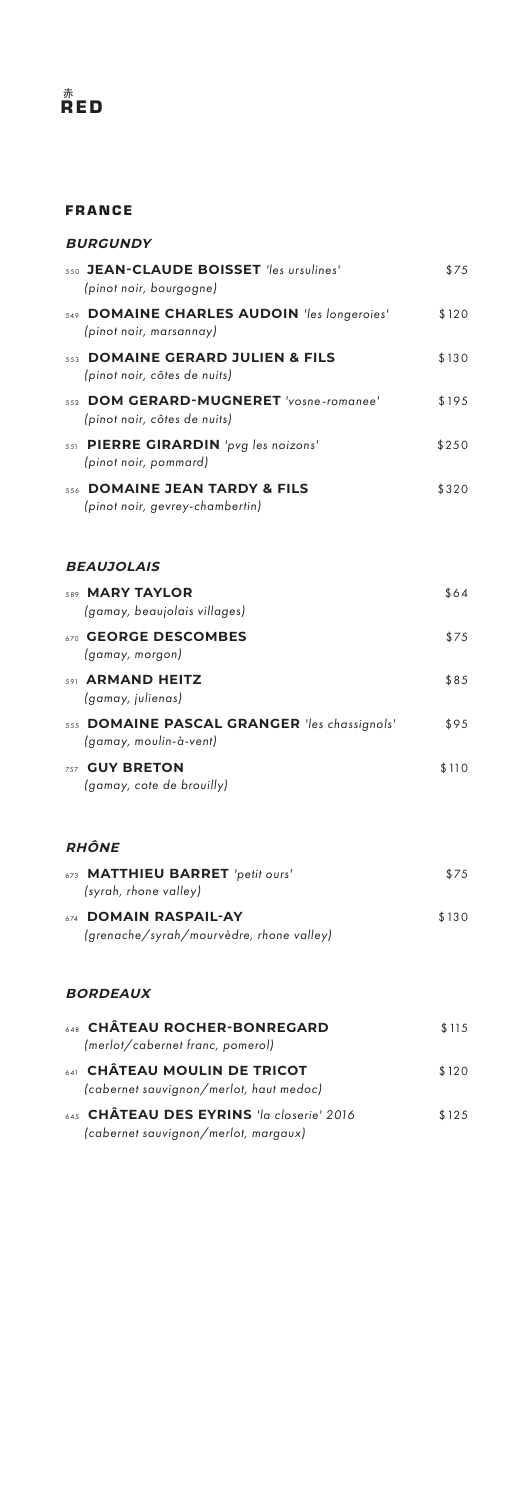## UNITED STATES

## **CALIFORNIA**

| 520 RAEBURN<br>(pinot noir, russian river valley)                                          | \$75    |
|--------------------------------------------------------------------------------------------|---------|
| 660 ALEXANDER VALLEY VINEYARDS<br>(cabernet sauvignon, alexander valley)                   | \$80    |
| 521 SEAN MINOR<br>(pinot noir, central coast)                                              | \$76    |
| 662 THE CRITIC<br>(cabernet sauvignon, napa valley)                                        | \$80    |
| 621 BEDROCK 'old vines'<br>(zinfandel, sonoma)                                             | \$90    |
| 545 <b>EMERITUS</b> 'hallberg ranch'<br>(pinot noir, russian river valley)                 | \$125   |
| 767 ROBERT SINSKEY VINEYARDS 'pov'<br>(merlot/cabernet sauvignon/cabernet franc, carneros) | \$140   |
| 768 PAX WINES 'north coast'<br>(syrah, north coast)                                        | \$145   |
| 777 RHYS VINEYARDS 'alesia'<br>(pinot noir, santa cruz)                                    | \$145   |
| 778 <b>HENDRY</b><br>(cabernet sauvignon, napa valley)                                     | \$210   |
| 1041 ROAR 'gary's vineyard'<br>(pinot noir, santa lucia highlands)                         | \$215   |
| 772 STAG'S LEAP WINE CELLARS 'artemis'<br>(cabernet sauvignon/merlot/malbec, napa valley)  | \$235   |
| 1028 ARAUJO ESTATE 'ALTAGRACIA' 2012<br>(cabernet sauvignon, napa valley)                  | \$325   |
| 1026 THE MASCOT<br>(cabernet sauvignon, napa valley)                                       | \$375   |
| 1027 SINE QUA NON 'ZIEHHARMONIKA' 2020<br>(syrah, central coast)                           | \$600   |
| 1029 <b>HARLAN ESTATE</b> 2014<br>(cabernet sauvignon, napa valley)                        | \$2,500 |

#### **OREGON**

| 530 EVESHAM WOOD<br>(pinot noir, eola-amity hills)                              | \$120 |
|---------------------------------------------------------------------------------|-------|
| 1024 JC SOMERS 'nouvelle lune'<br>(pinot noir, dundee hills)                    | \$125 |
| 1010 J. CHRISTOPHER 'nuages'<br>(pinot noir, chehalem mountains)                | \$130 |
| 1021 <b>PONZI</b><br>(pinot noir, willamette valley)                            | \$165 |
| 1022 <b>BROOKS VINEYARD</b> 'rastaban estate'<br>(pinot noir, eola-amity hills) | \$170 |
| 1023 BIG TABLE FARM<br>(pinot noir, willamette valley)                          | \$175 |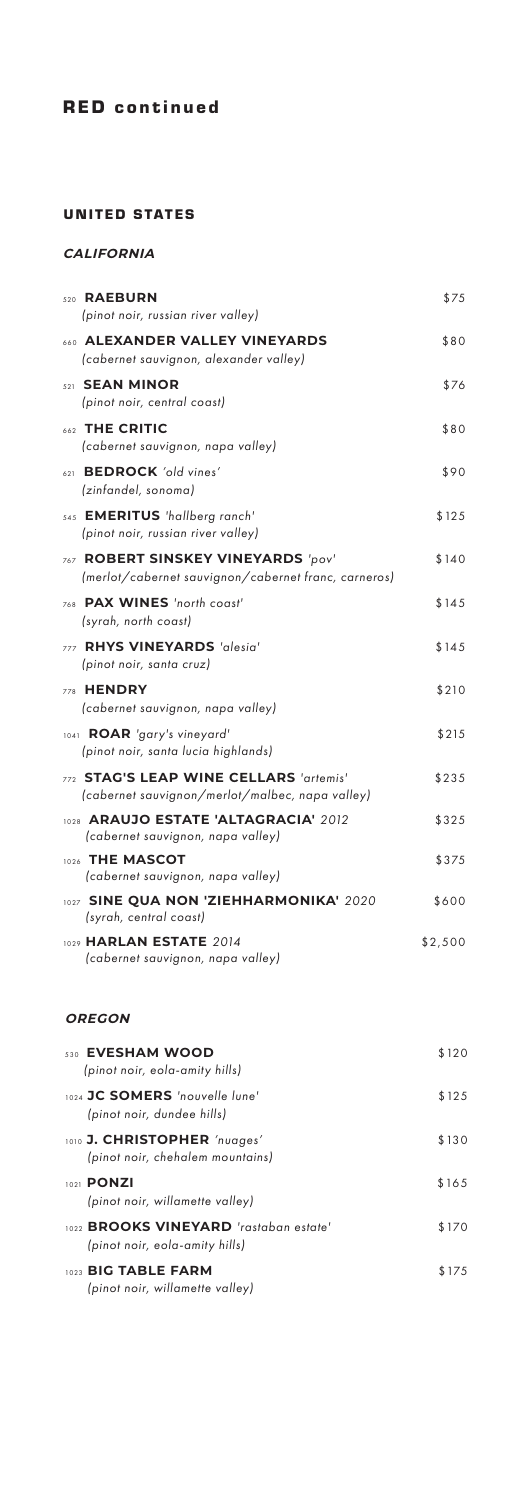# RED finished

#### ITALY

赤

| 764 ABBAZIA DI NOVACELLA<br>(schiava, alto adige)                                   | \$55  |
|-------------------------------------------------------------------------------------|-------|
| 763 CESARI 'mara' superiore DOC<br>(corvina ripasso, veneto)                        | \$60  |
| LUIGI BAUDANA 'cerretta'<br>761<br>(nebbiolo, barolo)                               | \$300 |
| 765 GRIFALCO 'GRICOS' DEL VULTURE<br>(aglianico, basilicata)                        | \$64  |
| 766 ELLENA GIUSEPPI 'langhe doc'<br>(nebbiolo, piedmont)                            | \$80  |
| 780 ROCCA DI CASTAGNOLI 'stielle gran selezione'<br>(sangiovese, chianti classico)  | \$105 |
| 762 DONATELLA CINELLI 'rosso di montalcino'<br>(sangiovese, brunello di montalcino) | \$250 |
| 761 LUIGI BAUDANA 'cerretta'                                                        | \$300 |
| <b>GREECE</b>                                                                       |       |
| 781 THYMIOPOULOS<br>(xinomavro, naoussa)                                            | \$60  |
| <b>AUSTRIA</b>                                                                      |       |
| 720 WALTER GLATZER<br>(blaufrankish, carnuntum)                                     | \$55  |
| 721 ERICH SATTLER<br>(st. laurent, burgenland)                                      | \$60  |
| <b>ARGENTINA</b>                                                                    |       |
| <b>DURIGUTTI</b><br>714                                                             | \$85  |

 *(malbec reserva, mendoza)*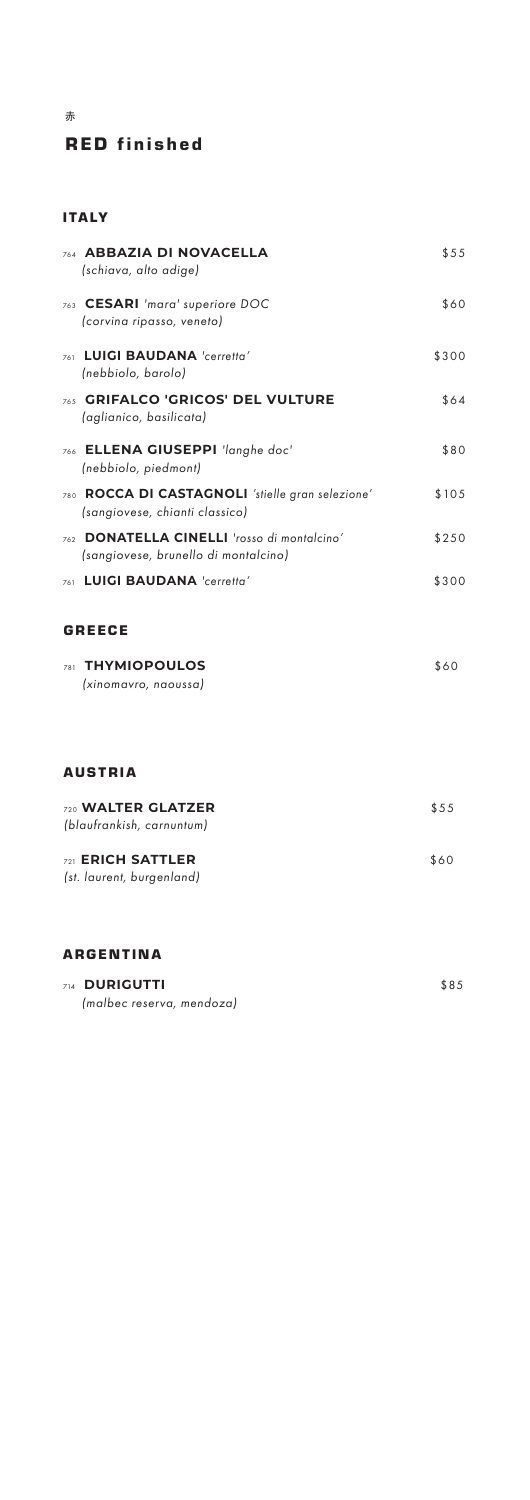アルコール

# SPIRITS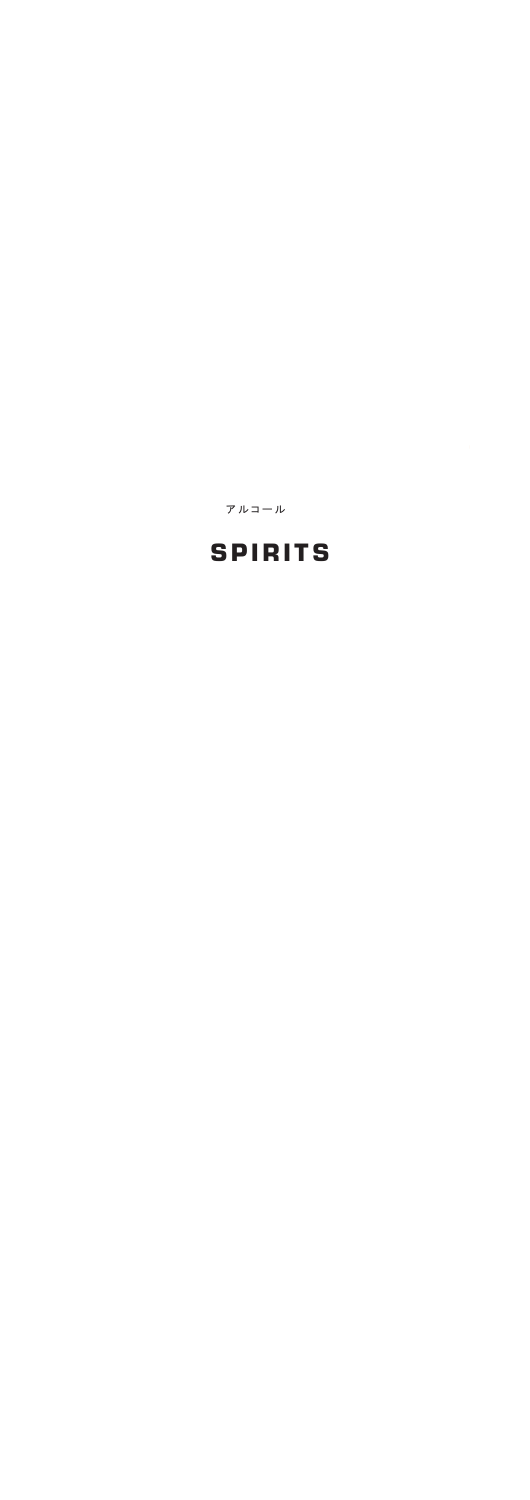# ウイスキー JAPANESE SPIRITS

WHISKY [Priced per 2oz pour]

| <b>AKASHI UME PLUM</b>                      | \$15  |
|---------------------------------------------|-------|
| <b>AKASHI</b>                               | \$20  |
| <b>AKASHI SINGLE MALT</b>                   | \$40  |
| AKKESHI USUI RAINWATER 2021                 | \$150 |
| <b>HIBIKI HARMONY</b>                       | \$50  |
| <b>ICHIRO'S 'MALT &amp; GRAIN'</b>          | \$40  |
| <b>ICHIRO X CHICHIBU SINGLE MALT 2019</b>   | \$85  |
| <b>MARS IWAI</b>                            | \$18  |
| <b>MARS IWAI TRADITION</b>                  | \$28  |
| <b>MARS IWAI TRADITION UMESHU CASK</b>      | \$35  |
| <b>MARS IWAI TRADITION HARU SAKURA CASK</b> | \$35  |
| <b>MARS KOMAGATAKE LTD EDITION 2019</b>     | \$55  |
| <b>MARS KOMAGATAKE SINGLE MALT LIMITED</b>  | \$70  |
| <b>MARS KOMAGATAKE X CHICHIBU MALT DUO</b>  | \$125 |
| <b>NIKKA COFFEY GRAIN</b>                   | \$28  |
| NIKKA TAKETSURU PURE MALT                   | \$30  |
| <b>NIKKA FROM THE BARREL</b>                | \$35  |
| NIKKA MIYAGIKYO SINGLE MALT                 | \$40  |
| <b>NIKKA YOICHI SINGLE MALT</b>             | \$45  |
| <b>SUNTORY TOKI</b>                         | \$16  |
| <b>SHINOBU 10YR</b>                         | \$35  |
| YAMAZAKI 12YR                               | \$65  |
| <b>SHOCHU</b>                               |       |
| <b>CHIYONOSONO '8000 GENERATIONS'</b>       | \$15  |
| <b>HEBESS COOL IMO</b>                      | \$15  |
| <b>KINTARO</b>                              | \$17  |
| <b>MIZU BARLEY</b>                          | \$14  |
| <b>IICHIKO SAITEN</b>                       | \$15  |
| <b>IICHIKO SILHOUETTE</b>                   | \$14  |
| <b>VODKA</b>                                |       |
| <b>NIKKA COFFEY VODKA</b>                   | \$18  |
| <b>SUNTORY HAKU VODKA</b>                   | \$15  |
| GIN                                         |       |
| <b>KI NO BI GIN</b>                         | \$25  |
| NIKKA COEEEV CIN                            | 622   |

| <b>NIKKA COFFEY GIN</b> | \$23 |
|-------------------------|------|
| <b>SUNTORY ROKU GIN</b> | \$15 |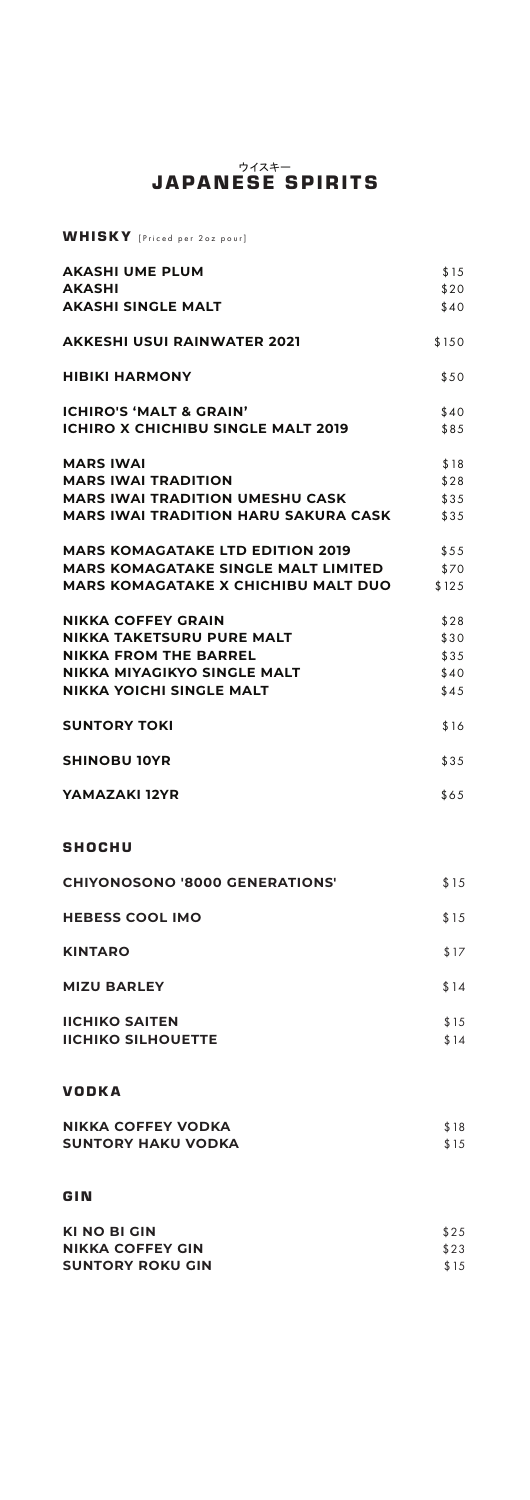# アルコール OTHER SPIRITS

# BOURBON, RYE, & WHISKY

| \$13 |
|------|
| \$13 |
| \$25 |
| \$17 |
| \$35 |
| \$13 |
| \$15 |
| \$15 |
| \$13 |
| \$18 |
| \$20 |
| \$25 |
| \$17 |
| \$17 |
|      |

# SCOTCH [Priced per 2oz pour]

| <b>ARRAN 21 YEAR LIMITED</b> | \$75 |
|------------------------------|------|
| <b>BENROMACH 15 YEAR</b>     | \$25 |
| <b>CHIVAS REGAL 12 YEAR</b>  | \$22 |
| <b>CHIVAS REGAL 18 YEAR</b>  | \$40 |
| <b>GLENFIDDICH 18 YEAR</b>   | \$45 |
| <b>GLENMORANGIE 10 YEAR</b>  | \$15 |
| <b>JOHNNIE WALKER BLACK</b>  | \$18 |
| <b>LAPHROIG 10 YEAR</b>      | \$17 |
| <b>MACALLAN 12 YEAR</b>      | \$28 |
| <b>MACALLAN RARE CASK</b>    | \$80 |
| <b>SPRINGBANK 15 YEAR</b>    | \$45 |
|                              |      |

#### AGAVE

| <b>ESPOLON</b>                    | \$13 |
|-----------------------------------|------|
| <b>EL GUEL MEZCAL</b>             | \$14 |
| <b>CASA DRAGONES BLANCO</b>       | \$17 |
| <b>CASA DRAGONES JOVEN</b>        | \$70 |
| <b>CASAMIGOS BLANCO</b>           | \$17 |
| <b>CASA KOMOS ANEJO</b>           | \$21 |
| <b>DON JULIO BLANCO</b>           | \$20 |
| <b>DON JULIO REPOSADO</b>         | \$30 |
| <b>DON JULIO 1942</b>             | \$70 |
| <b>CLASE AZUL PLATA</b>           | \$55 |
| <b>CLASE AZUL REPOSADO</b>        | \$65 |
| <b>OCHO PLATA</b>                 | \$16 |
| PAL' ALMA SAN LUISE POTOSI MEZCAL | \$35 |
|                                   |      |

#### VODKA

| <b>CHICAGO DISTILLING'S CERE'S VODKA</b> | \$13 |
|------------------------------------------|------|
| <b>GREY GOOSE</b>                        | \$16 |
| <b>KETEL ONE</b>                         | \$15 |
| <b>SNEAKY FOX</b>                        | \$13 |
| <b>TITO'S</b>                            | \$15 |
|                                          |      |

#### GIN

| <b>TANOUERAY</b>                     | \$13 |
|--------------------------------------|------|
| <b>BOMBAY SAPPHIRE</b>               | \$14 |
| <b>CHICAGO DISTILLING CO. FINN'S</b> | \$14 |
| <b>HENDRICK'S</b>                    | \$16 |
| <b>ST. GEORGE BOTANIVORE</b>         | \$13 |
|                                      |      |